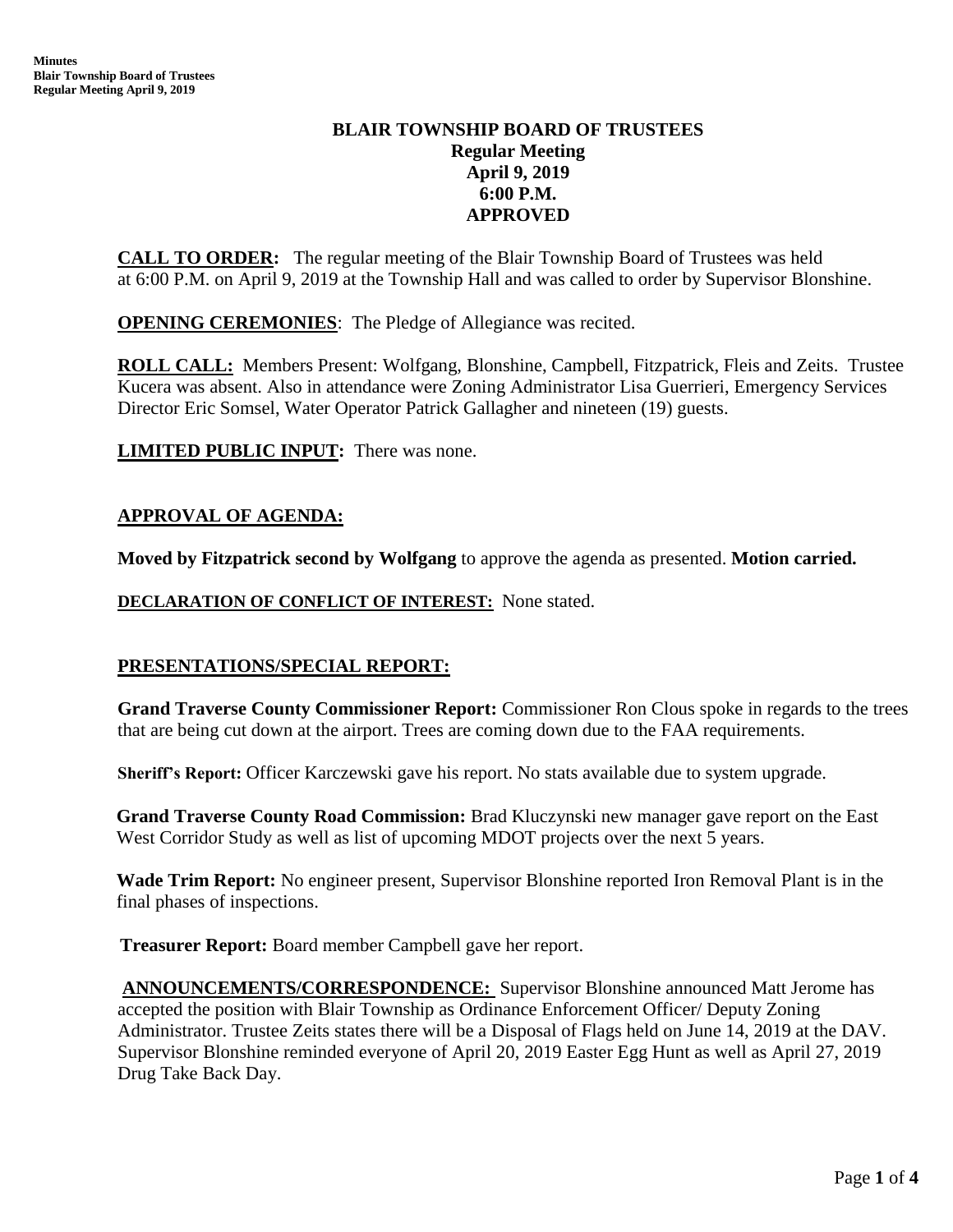# **CONSENT CALENDAR**

| <b>FUND</b>            | <b>CHECK NUMBERS</b> |    | <b>TOTALS</b> | <b>REPORTS</b>                    |
|------------------------|----------------------|----|---------------|-----------------------------------|
|                        |                      |    |               |                                   |
| Pooled Operating       | #2599-2681           |    | 116,994.42    | <b>Emergency Services Report</b>  |
| Trust & Agency Fund    | #1030-1031           |    | 750.00        | Water Dept. Report                |
| <b>Tax Account</b>     |                      | \$ | 0.00          | Supervisor/Zoning Report          |
| Payroll Check/EFT      | #1337-1345           | S  | 43,319.19     | <b>Minutes Regular Meeting</b>    |
| <b>Direct Deposits</b> |                      |    | 66,693.22     | March 12, 2019                    |
|                        |                      |    |               | <b>Minutes Budget Meetings</b>    |
|                        |                      |    |               | $3/13$ , $3/16$ , $3/20$ , $3/27$ |
|                        |                      |    |               |                                   |

**Moved by Wolfgang second by Fleis** to approve the consent calendar with removal of the March 12<sup>th</sup> meeting minutes which will come to the May meeting for approval. **Motion carried.** 

## **UNFINSHED BUSINESS:** There was none.

#### **NEW BUSINESS:**

#### **a. Operations Services Contract Renewal**

Pat Gallagher answered questions regarding the length of the contract.

**Moved by Wolfgang second by Fitzpatrick** to authorize the Supervisor to sign the Operations Services Maintenance and Management agreement with changes as discussed. **Yes:** Blonshine, Campbell, Fitzpatrick, Fleis, Zeits, Wolfgang. **No:** None. **Motion carried.**

## **b.RCI Payment #8**

**Moved by Campbell second by Fitzpatrick** to approve RCI payment # 8 in the amount of \$8000.00. **Yes:** Campbell, Fitzpatrick, Fleis, Zeits, Wolfgang, Blonshine. **No:** None. **Motion carried**

## **c. Public Hearings:**

## **1. Zoning Amendment # 104-05-19-01**

Opened Public Hearing 6:38pm. No Public Comment. Closed at 6:40pm

**Moved by Fitzpatrick second by Campbell** to approve amendment # 104-05-19-01 to the Zoning Ordinance regarding the use and standards for veterinary clinics, kennels and related outdoor animal runs based on the Planning Commission recommendation. **Yes:** Fitzpatrick, Fleis, Zeits, Wolfgang, Blonshine, Campbell. **No:** None. **Motion carried.**

## **2. Proposed draft Blair Township 2019 Master Plan**

Opened Public Hearing 6:41pm. No public comment. Closed at 6:44pm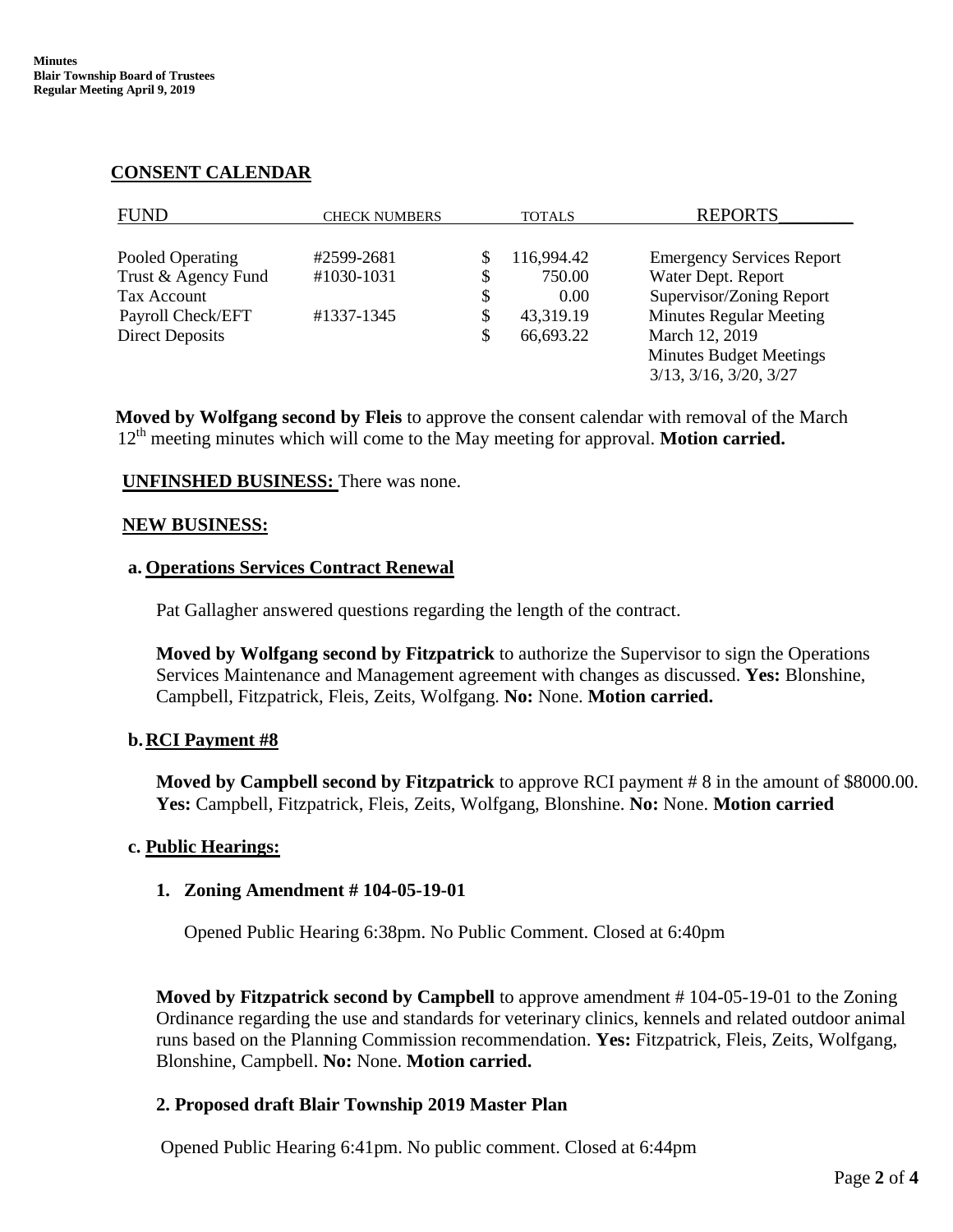Supervisor Blonshine explained that the Master Plan has been in the works for 2 ½ years now.

**Moved by Wolfgang second by Zeits** to adopt the proposed 2019 Master Plan with changes as discussed. **Yes:** Fleis, Zeits, Wolfgang, Blonshine, Campbell, Fitzpatrick. **No:** None. **Motion carried**

### **3. Fireworks Ordinance Amendment # 139-12-19-01**

Opened Public Hearing 6:46pm. No Public comment. Closed at 6:48pm

**Moved by Blonshine second by Fitzpatrick** to approve Fireworks Ordinance Amendment # 139-12- 19-01 to reflect the provisions of the Michigan Firework Safety Act. **Yes:** Fleis, Zeits, Wolfgang, Blonshine, Campbell, Fitzpatrick. **No:** None. **Motion carried.**

## **d. Blair Township Fire/ EMS Union- Local 4355**

Supervisor Blonshine and board member Wolfgang both commented on how well negotiations went.

**Moved by Wolfgang second by Zeits** to authorize the Supervisor to sign the contract with Blair Township Fire and EMS Union Local 4355 effective July 1, 2019. **Yes:** Zeits, Wolfgang, Blonshine, Campbell, Fitzpatrick, Fleis. **No:** None. **Motion carried** 

#### **e. Traverse City Pit Spitters Firework Dates**

**Moved by Wolfgang second by Kucera Fitzpatrick** to approve Traverse City Pit Spitters Firework dates as presented. **Yes:** Wolfgang, Blonshine, Campbell, Fitzpatrick, Fleis, Zeits. **No:** None. **Motion carried**

## **f. FOIA Procedures and Guideline Amendment**

Board member Wolfgang explained that the FOIA laws changed in December due to the "Emily" FOIA last year.

**Moved by Fitzpatrick second by Fleis** to approve FOIA Procedures and Guidelines Amendment as presented. **Yes:** Blonshine, Campbell, Fitzpatrick, Fleis, Zeits, Wolfgang. **No:** None.  **Motion carried.**

## **g. Fire Fund Budget Amendment**

**Moved by Campbell second by Fitzpatrick** to increase the Fire Revenues Federal Grants (205-000- 501-000) by \$10,800.00 and increase Fire Expenditures Special Item- Grant Expenditures by \$10,800.00. **Yes:** Campbell, Fitzpatrick, Fleis, Zeits, Wolfgang, Blonshine. **No:** None. **Motion carried.**